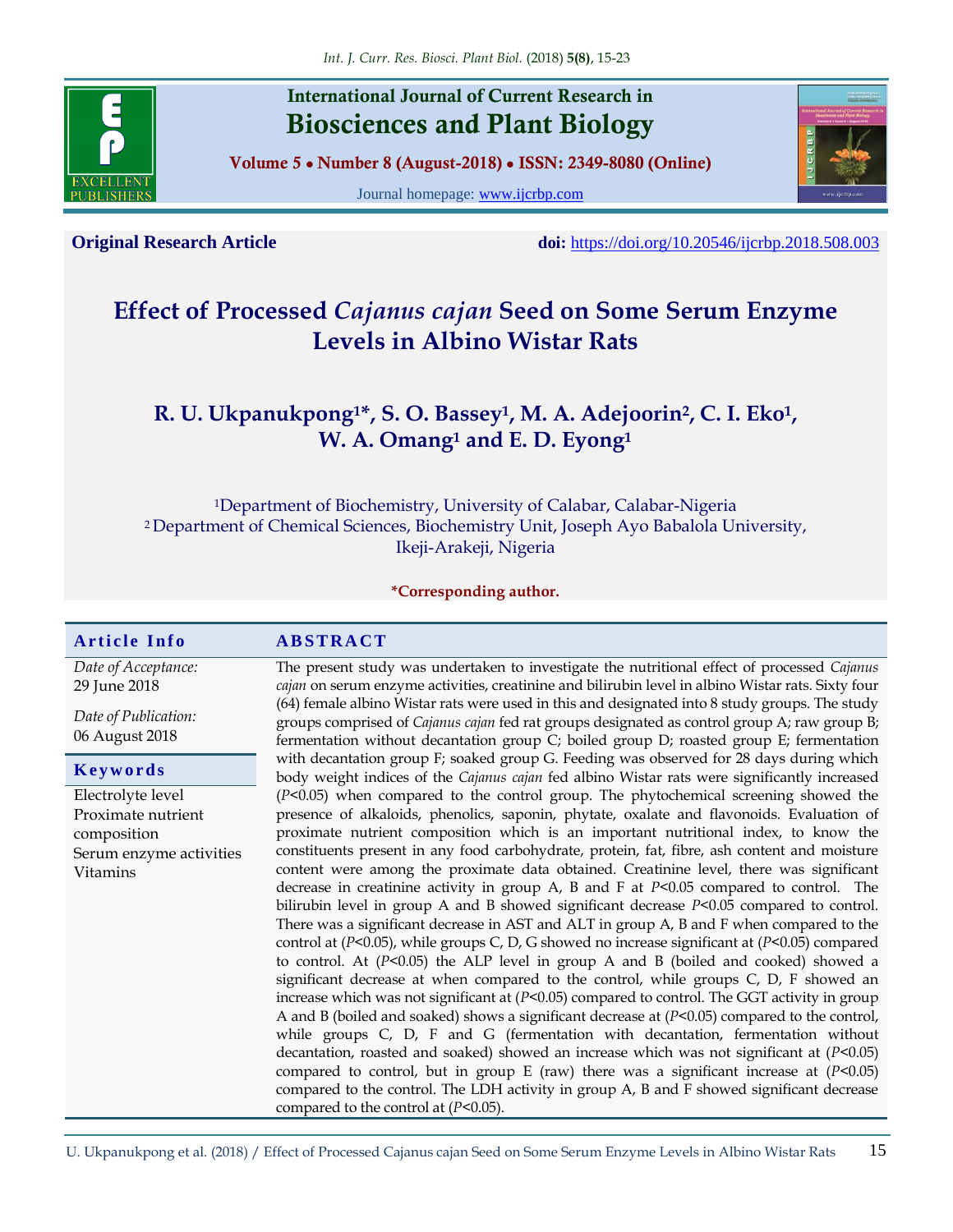#### **Introduction**

Legumes belong to the family of Leguminosae and consist of oilseeds such as soybeans, peanuts alfalfa, clover, mesquite and pulses, including the dry grains of peas, chickpea, lentils, peas, beans and lupins. Production and use of legumes date back to ancient cultures in Asia, the Middle East, South America, and North Africa. They are cultivated throughout the world for their seeds, harvested and marketed as primary products. Grain legumes are grouped into pulses and oilseeds. The pulses are different from leguminous oilseeds, which are primarily utilized for oil (Scheider, 2002). There are about 1300 species of legumes, with only about 20 commonly consumed by humans (Reyes-Moreno et al., 1993). Notable amongst legume species are chickpeas (*Cicer arietnum*), pigeon pea (*Cajanus cajan*), lentil (*Lens culinaris*), mung bean (*Vigna radiata*), soybean (*Glycine max*), winged bean (*Psophocarpus tetragonoloba*), cowpea (*Vigna unguiculata*), pea (*Pisum sativum*), groundnut (*Arachis hypogaeaa*), and black gram (*Vigna mungo*), to mention but a few. Some of the most important legumes in the world are peas, beans, peanuts, soybeans and chickpea (Reyes-Moreno et al*.,* 2000). Legumes have a special place in the diet of humans, because they contain nearly 2–3 times more protein than cereals (Reyes-Moreno et al., 1993). Cowpeas, for example, contain about 25% protein (Annor et al*.,* 2010). Legumes are also excellent sources of complex carbohydrates and have been reported as beneficial for cardiovascular diseases and diabetes by some researchers (Jacobs and Gallagher, 2004), probably due to the large amounts of water-soluble fiber and a large content of phenolics (Enuijiugh, 2010).

Legume seeds are rich in lysine and poorer in sulphur-containing amino acids (methionine and cysteine) compared to cereals. Lysine is the first limiting amino acid so it is important that legumes complement cereals in lysine balance. Legume proteins are composed of several thousand specific proteins. About 70 to 80 % of the crude protein in legume seeds is storage protein. The non-storage proteins are enzymes, enzyme inhibitors, hormones,

transporting, structural and recognition proteins (Grant and Driesscher, 1993). The main protein fractions of legume seeds are albumin and globulin, which can be separated into two major fractions, vicilin and legumin. The relative proportion of legumin to vicilin varies with genotype, but vicilin is the major protein fraction in all legumes except *Vicia faba*. Vicilin contains low sulphur-containing amino acids; this is the main cause of the relatively poor amino acid composition of pea. The main globulin fractions differ in their amino acid composition, molecular weight of protein subunits and physico-chemical properties (Casey, 1998).

#### **Materials and methods**

#### **Experimental animals**

Sixty-four (64) female albino rats weighing between 250-262g were purchased from Ladoke Akintola University of Technology, Ogbomosho, Nigeria and used for the study. The rats were randomly assigned on the basis of their body weight into eight (8) study groups of four (8) rats each. Normal feeds and tap water were given to the rats, *ad-libitum* and food and water intake was noted. They were kept in secure wooden cages of eight (8) rats per cage placed in a well-ventilated animal room of Joseph Ayo Babalola University at normal temperature of 30-35°C. The cages were cleaned daily and the rats were treated according to the international guidelines for the care and use of laboratory animals (NIH, 2008). The animals were allowed for two weeks of acclimatization and their weights were measured before treated commenced.

#### **Chemicals**

Chloroform and other chemicals of analytical grade were obtained from Fam-lab Nigeria Limited. Distilled water was also used during the experiment.

#### **Identification** a**nd authentication**

*Cajanus cajan* seeds were purchased from Oja Oba market, Ilesha, Osun State. The samples were taken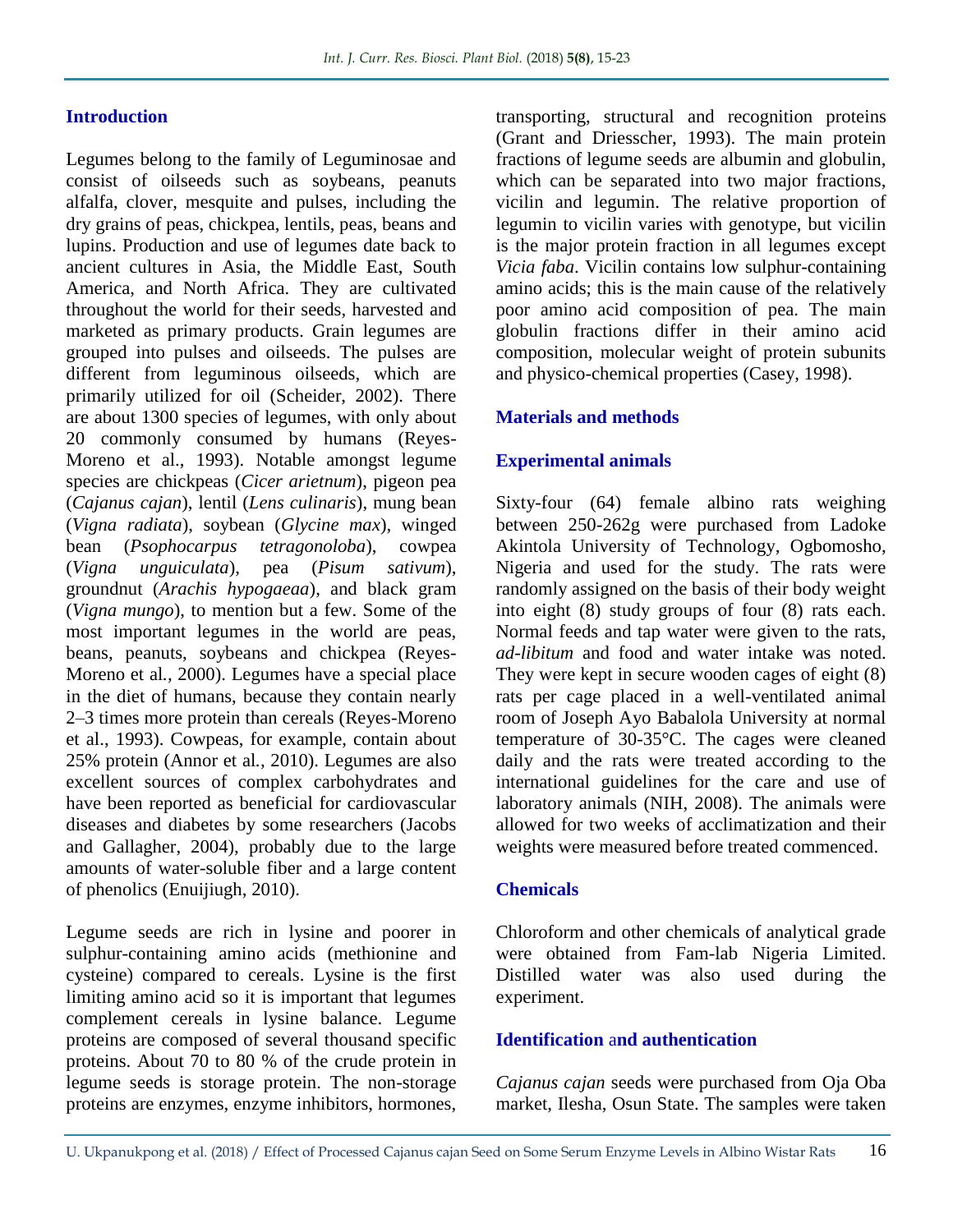for identification to the department of Botany, Obafemi Awolowo University (OAU).

## **Source and preparation of** *Cajanus cajan* **seeds**

The Pigeon pea seeds were purchased from Oja Oba market, Ilesha, Osun State. The research project was carried out at the Biochemistry Research Laboratory, Department of Chemical Sciences (Biochemistry option), Joseph Ayo Babalola University, Ikeji-Arakeji, Osun State Nigeria, from March-May, 2017. 7kg of the Pigeon pea seeds were cleaned by sorting to remove extraneous materials and were weighed 1kg each to make seven desired groups**.** Each was subjected to either of this process Raw, Cooked, Boiled, Soaked, Roasted, Fermentation with decantation or Fermentation without decantation.

## **Experimental design**

The grouping and feeding of processed *Cajanus cajan* given to rats were designated into eight study groups; Group A: Designated as Boiled *Cajanus cajan* seed rats administered a portion of Boiled *Cajanus cajan* seed and water ad-libitum. Group B: Designated as Cooked *Cajanus cajan* seed rats administered a portion of Cooked *Cajanus cajan* seed and water ad-libitum. Group C: Designated as Fermentation with decantation *Cajanus cajan* seed rats administered a portion of Fermentation with decantation *Cajanus cajan* seed and water *ad-libitum*. Group D: Designated as Fermentation without decantation *Cajanus cajan* seed rats administered a portion of Fermentation without decantation *Cajanus cajan* seed and water *ad-libitum*. Group E: Designated as Raw *Cajanus cajan* seed rats administered a portion of Raw *Cajanus cajan* seed and water ad-libitum. Group F: Designated as Roasted *Cajanus cajan* seed rats administered a portion of Roasted *Cajanus cajan* seed and water ad-libitum. Group G: Designated as Soaked *Cajanus cajan* seed rats administered a portion of Soaked *Cajanus cajan* seed and water ad-libitum. Group H: Designated as control group rats administered a portion of normal rat feed and water ad-libitum for 28 days.

## **Phytochemical analysis**

Quantitative analysis was carried on each of the test samples using diverse methods. The phytochemicals: flavonoids, tannins, saponins, phenolics, phytate and oxalate were tested for, using the method of of (Trease and Evan, 1996; Harbone, 1973; Sofowora, 1993).

#### **Sacrifice of the animals**

At the end of the experiment period, rats in each study group were fasted overnight and sacrificed under anaesthesia by cervical dislocation.

#### **Blood collection**

After the rats have been sacrificed, 3-4ml of blood was collected from each rats and placed in specific sterile bottles (EDTA bottles for serum enzymes analysis) for further analysis.

## **Creatinine**

Method: Colorimetric method. Principle: Creatinine in alkaline solution reacts with picric acid to form a coloured complex. The amount of the complex formed is directly proportional to the creatinine concentration.

## **Determination of serum albumin**

The method described by Wright and Plummer 1974 was used to determine the albumin concentration.

#### **Determination of l-aspartate aminotransferase (ec. 2.6.1.2) activity**

L-aspartate aminotransferase (AST) activity was estimated by the method of Reitman and Frankel 1957.

#### **Determination of l-alanine aminotransferase (ec. 2.6.1.2) activity**

L-alanine aminotransferase (ALT) activity was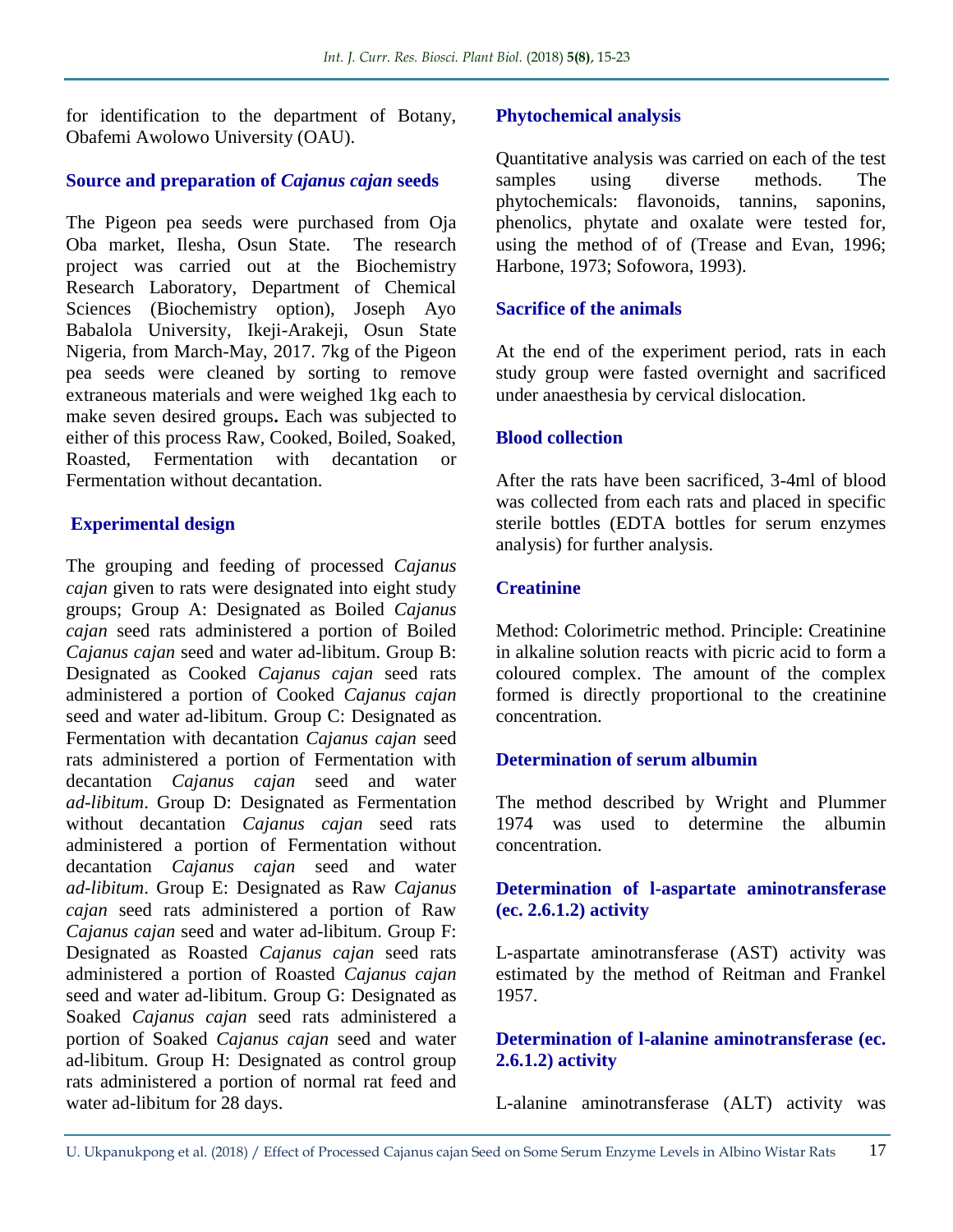estimated by the method of Reitman and Frankel 1957.

#### **Determination of alkaline phosphatase activity**

Alkaline phosphatase activity was assayed according to the method described by Bassey et al. (1946) and modified by Wright and Plummer (1974).

#### **Statistical analysis**

Data obtained were analysed using Microsoft Office Excel 2007 and expressed as Mean  $\pm$  SEM. The statistical package SPSS version 16.0 was used to established statically significance at (*P<*0.05).

#### **Results and discussion**

The results of the present study are given in Figs. 1- 8. Legumes have been reported to have a special place in the diet of humans and animals, due to their nutritional. The concentrations of the phytochemical were determined by carrying out quantitative analysis and the phytochemical screening showed the presence of alkaloids, phenolics, saponin, phytate, oxalate and flavonoids (Fig. 1) which were in conformity with the results of Kataria (1995). Evaluation of proximate nutrient

composition is an important nutritional index, to know the constituents present in any food; carbohydrate, protein, fat, fibre, ash content and moisture content were among the proximate data obtained. Results obtained from the proximate analysis of the different processed *Cajanus cajan* (Fig. 2) are in agreement with the research carried out by Solomon et al. (2017). Pigeon pea has high carbohydrate content and protein content which make it a good source of protein and carbohydrate. The ash content was within the range reported by Khalil and Monan (1990), and for the other nutrients analysed the results obtained were in accordance with Salunke et al. (1985). The mineral composition and vitamins also showed similar results (Fig. 3 and Fig. 4).

They body weight indices of the experimental animals, were also measured there was a significant increase in boiled, cooked, fermentation with decantation, fermentation without decantation, roasted and soaked at (*P<*0.05) compared to control, while group E (Raw) showed significant decrease at *P<*0.05 compared to control (Fig. 5). This is attributed to the feeding of the experimental animals with the various forms of the processed *Cajanus cajan* the boiled, cooked, fermentation with decantation, fermentation without decantation, roasted and soaked.

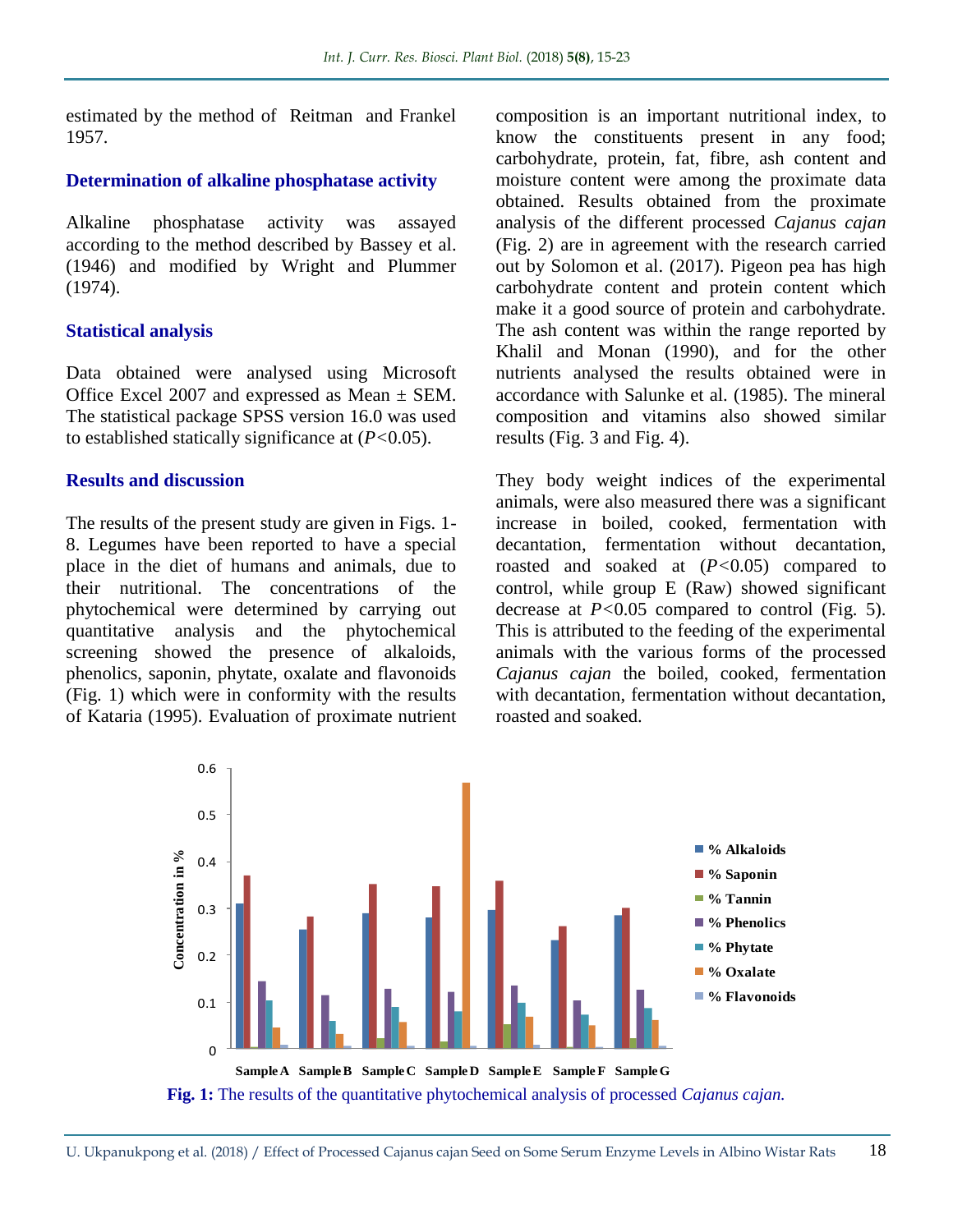





Sample A Sample B sample C Sample D Sample E Sample F Sample G **Fig. 3:** The results of the mineral nutrients composition of processed *Cajanus cajan*.

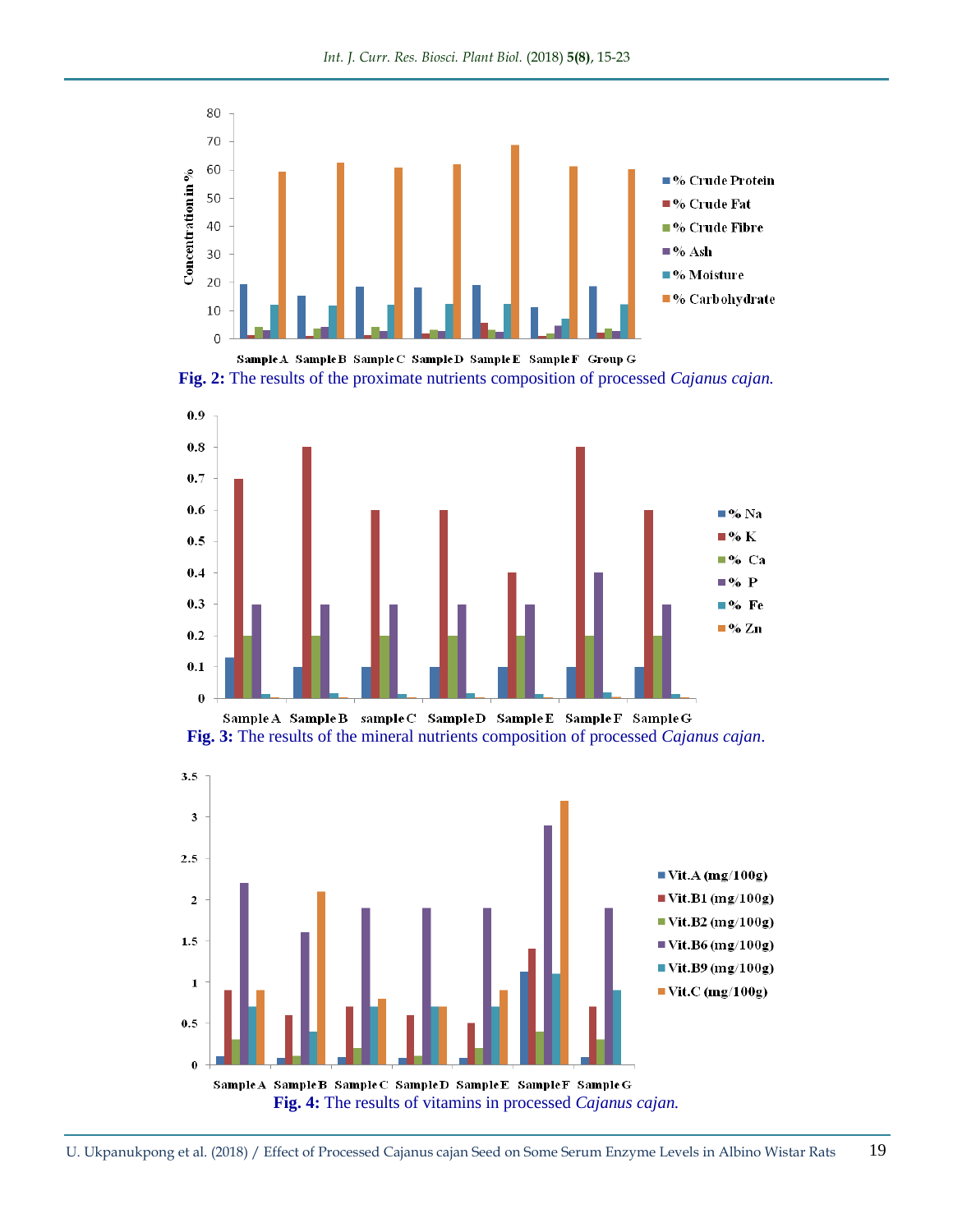

Group A Group B Group C Group D Group E Group F Group G Group H

**Fig. 5:** Effect of processed *Cajanus cajan* on body weight indices. Values are expressed in Mean ± SEM of 8 determinations; X= Indicates significant increase at *P<*0.05; Y=Indicates significant decrease at *P<*0.05.



**Fig. 6:** Effect of processed *Cajanus cajan* on the creatinine level of the experimental rats. Values are expressed in Mean  $\pm$  SEM of 8 determinations. **X**=indicates significant increase at *P*<0.05; **Y**=indicates significant decrease at *P<*0.05.



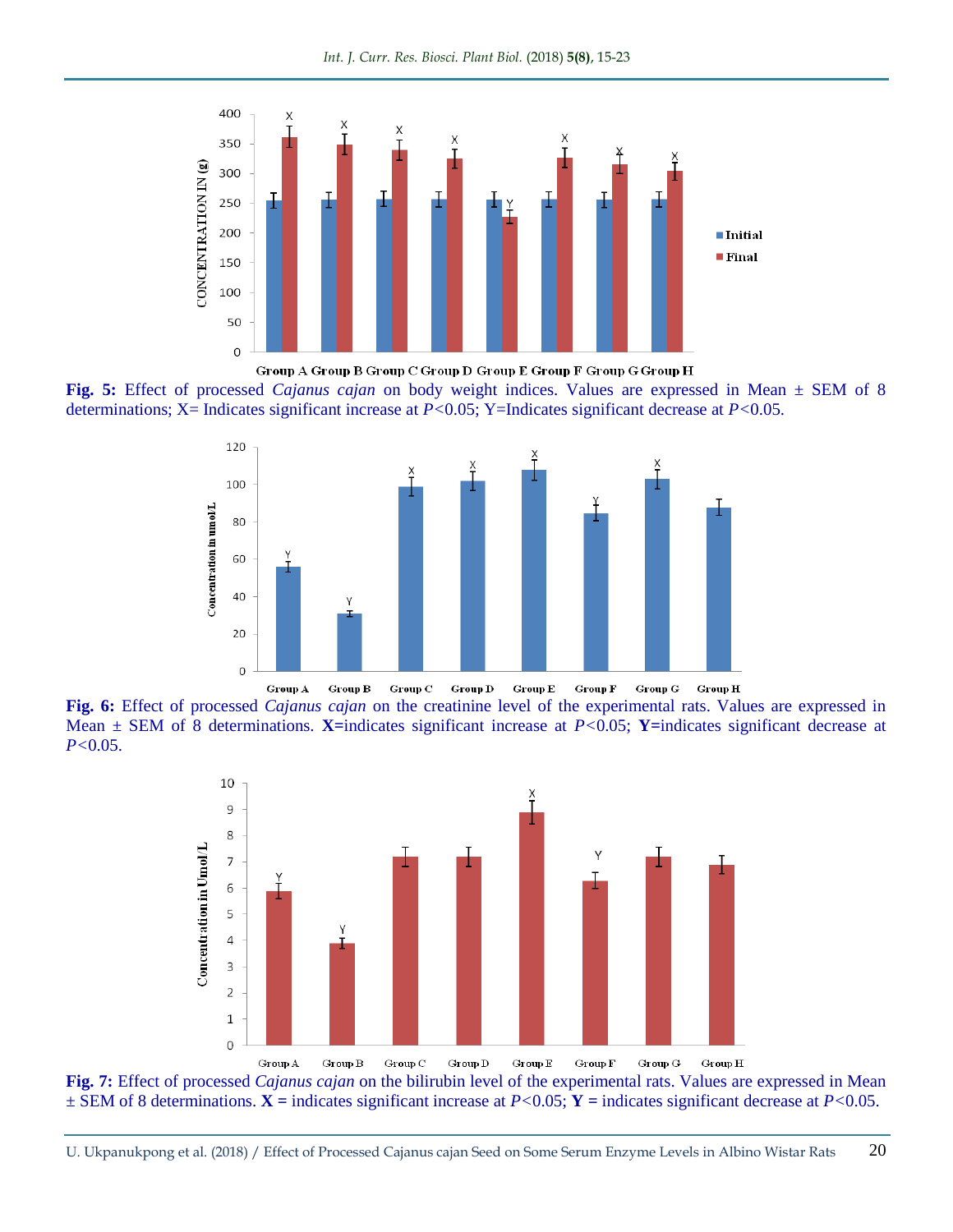

**Fig. 8:** Effect of processed *Cajanus cajan* on serum enzyme activities. Values are expressed in Mean ± SEM of 8 determinations.  $X =$  indicates significant increase at  $P < 0.05$ ;  $Y =$  indicates significant decrease at  $P < 0.05$ .

The renal activity of the experimental animals were also consider in this study by analysing the creatinine level, there was significant decrease in creatinine activity in group A , B and F (boiled, cooked and roasted) at *P<*0.05 compared to control, while the group C, D, E and G (Fermentation with decantation, fermentation without decantation, raw and soaked) showed significant increases at *P<*0.05 compared to control, it's due to inadequate release for nutrients needed for metabolic processes from this processing methods (Fig. 6).

The liver enzyme activity was also checked by considering the bilirubin level. The bilirubin level in group A and B (boiled and cooked) Showed significant decrease *P<*0.05 compared to control, while group F (roasted) showed a decrease which was not significant compared to the control at *P<*0.05. While there was also an increase in groups C, D and G (fermentation with decantation, fermentation without decantation and soaked) which was not significant at *P<*0.05 compared to control, but group E (raw) showed a significant increase at *P<*0.05 when compared to the control (Fig. 7). This is due to high level of anti-nutritional factors which are present in the raw *Cajanus cajan* such as the digestive enzymes inhibitor, which reduces protein digestibility. The hepatic serum enzymes are valuable tool in clinical diagnosis and it provides information on the effect and nature of pathological damage to tissues (Daisy and Saipriya,

2012). The serum enzymes considered in the research are the Aspartate Transaminase (AST), Alanine Transaminase (ALP), Gamma Glutamyl Transferase (ɣ-GT) and Lactate Dehydrogenase (LDH). Serum AST and ALT enzymes are commonly used as indicators for hepatocellular damage. These enzymes are present in the liver in high concentrations and in conditions of hepatic intoxications leak into circulation, thus increasing level of the enzymes. This significant increase in the concentrations of these enzymes may be due to acute hepatocellular damage which may terminate into circulation. Comparing the AST and ALT level at the end of the experiment there was a significant decrease in groups A, B and F (boiled, cooked and roasted) when compared to the control at *P<*0.05, while groups C, D, G (fermentation with decantation, fermentation without decantation and soaked) showed an increase which was not significant at *P<*0.05 compared to control. However E (Raw) showed a significant increase at compared to the control at *P<*0.05. At *P<*0.05 the ALP level in group A and B (boiled and cooked) showed a significant decrease at *P<*0.05 compared to the control, while groups C, D, F (fermentation with decantation, fermentation without decantation and roasted) showed an increase which was not significant at *P<*0.05 compared to control. However group E and G (raw and soaked) showed a significant increase at *P<*0.05 compared to the control. The GGT activity in group A and B (boiled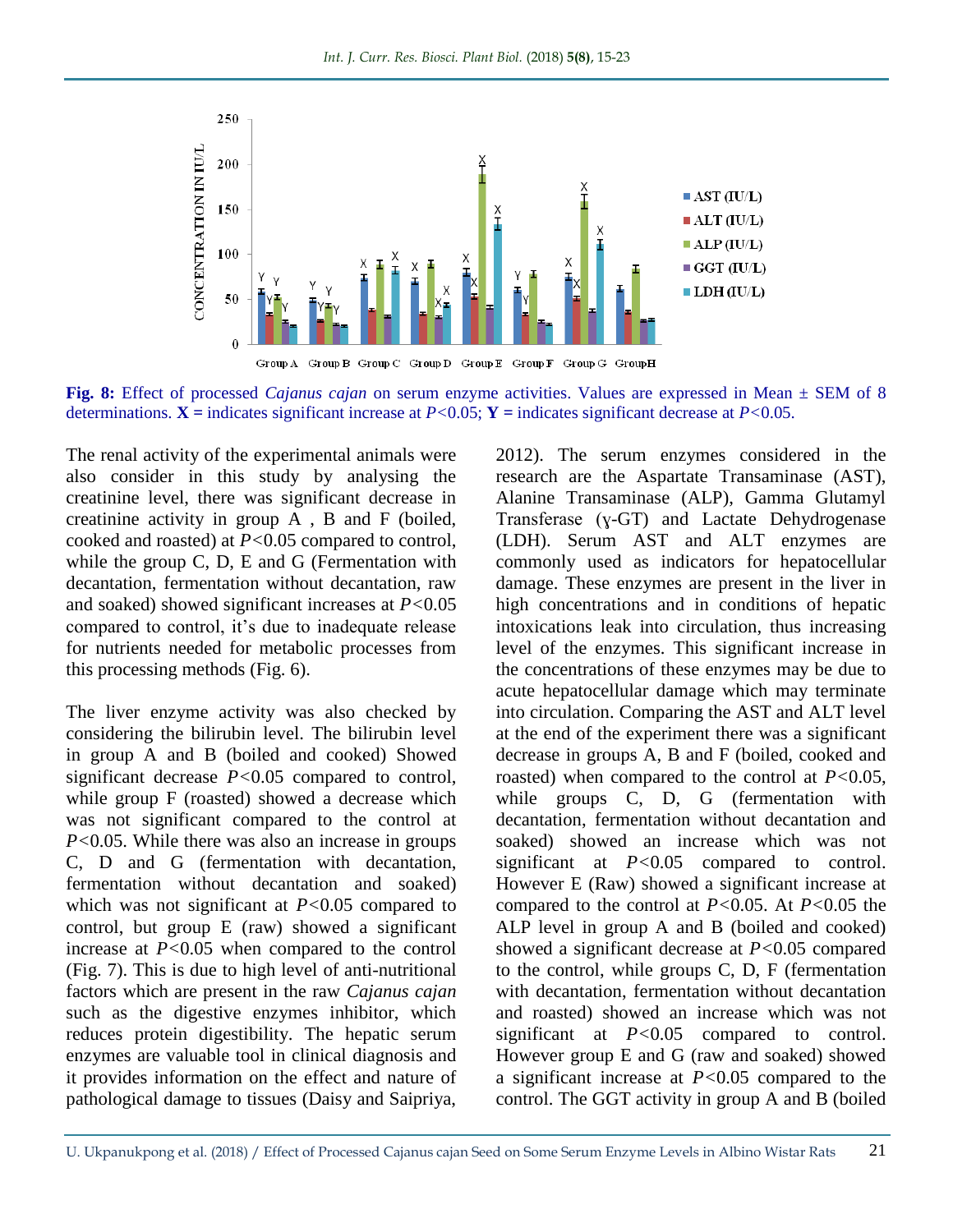and soaked) shows a significant decrease at *P<*0.05 compared to the control, while groups C, D, F and G (fermentation with decantation, fermentation without decantation, roasted and soaked) showed an increase which was not significant at *P<*0.05 compared to control, but in group E (Raw) there was a significant increase at *P<*0.05 compared to the control. The LDH activity in group A, B and F (boiled, cooked and roasted) showed significant decrease compared to the control at *P<*0.05, while groups C, D, E and G (fermentation with decantation, fermentation without decantation, raw and soaked) showed a significant increase at *P<*0.05 compared to control with group E (Raw) having the peak value (Fig. 8).

#### **Conclusion**

From the results obtained in this research, the effect of the processed *Cajanus cajan* on some serum enzymes level has shown that cooked *Cajanus cajan* is of more nutritional value due to reduction in the anti-nutritional factors in this processing method*,* as depicted in low serum enzymes level activities.

#### **Conflict of interest statement**

Authors declare that they have no conflict of interest.

## **References**

- Annor, G.A., Sakyi-Dawson, E., Ssaalia, F. K., 2010. Response surface methodology for studying the quality characteristics of cowpea (*Vigna unguiculata*)-based. J. Process Eng. 33(4), 606–625.
- Bassey, O.A., Lowry O.H., Brock, M., 1946. A method for rapid determination of alkaline phosphatase with five cubic milliters of serum. J. Biol. Chem. 164, 321-329.
- Casey, R., 1998. The seed composition of grain legumes. Proc. of the 3rd European Conference on Grain Legumes.Valladolid, Spain. pp.49-54.
- Daisy, P., Saipriya, K., 2012. Biochemical analysis of *Cassia fistula* aqueous extract and

phytochemically synthesized gold nanoparticles as hypoglycaemic treatment for diabetes mellitus. Int. J. Nanomed. 7, 1189-1202.

- Enujiugha, V., 2010. The antioxidant and free radical-scavenging capacity of phenolics from African locust bean seeds (*Parkia biglobosa*). Adv. Food Sci. 32(2), 88-93.
- Grant, G., Driessche, E., 1993. Legume lectins: Physicochemical and nutritional properties. Recent advances of research in anti-nutritional factors in legume seeds. E.A.A.P. Publication, No.70. pp.219-233.
- Harbone, F. B., 1973 Phytochemical Methods: A Guide to Modern Technique of Plant Analysis. Chapman and Hall Ltd., London. 279p.
- Jacobs, J.R., Gallagher, D.R., 2004. Whole grain intake and cardiovascular disease: A review. Curr. Atheroscler. Rep. 6, 415-423.
- Kataria, H., 1995. Phytochemical investigation of medicinal plants *Cnicus wallichii* and *Cnicus benedictus* L. Asain J. Chem. 7, 227-228.
- Khalil, I. A., Monan, F., 1990. Textbook of Chemistry,  $2^{nd}$  Edn. Taj Kutab Kbana, Peshawar.
- National Institute of Health, 2008. Guide for the care and use of laboratory animals 14, pp.89- 544.
- Reitman, F.J., Frankel, E.T., 1957. Purification and characterization of aspartate aminotransferase from the halophile archaebacterium *Haloferax mediterranei*. Biochem. J. 278(1), 149-154.
- Reyes-Moreno, C., Okamura-Esparza, J., Armienta-Rodelo, E., Gomez-Garza, R., Milán-Carrillo, J., 2000. Hard-to-cook phenomenon in chickpeas (*Cicer arietinum* L): Effect of accelerated storage on quality. Plant Foods Human Nutr. 55(3), 229-241.
- Reyes-Moreno, C., Paredes-Lopez, O., Gonzalez, E., 1993. Hard –to-cook phenomenon in common beans – A review. Crit. Rev. Food Sci. Nutr. 33(3), 227-286.
- Salunke, D. U., Kadon, S. S., Charan, J. U., 1985. Postharvest Biotectnology of Food Legumes. CRC Press, Bocaraton, F.L.
- Scheider, A.V., 2002. Over of the market and consumption of pulses in Europe. British J. Nutr. 88, S234-S250.